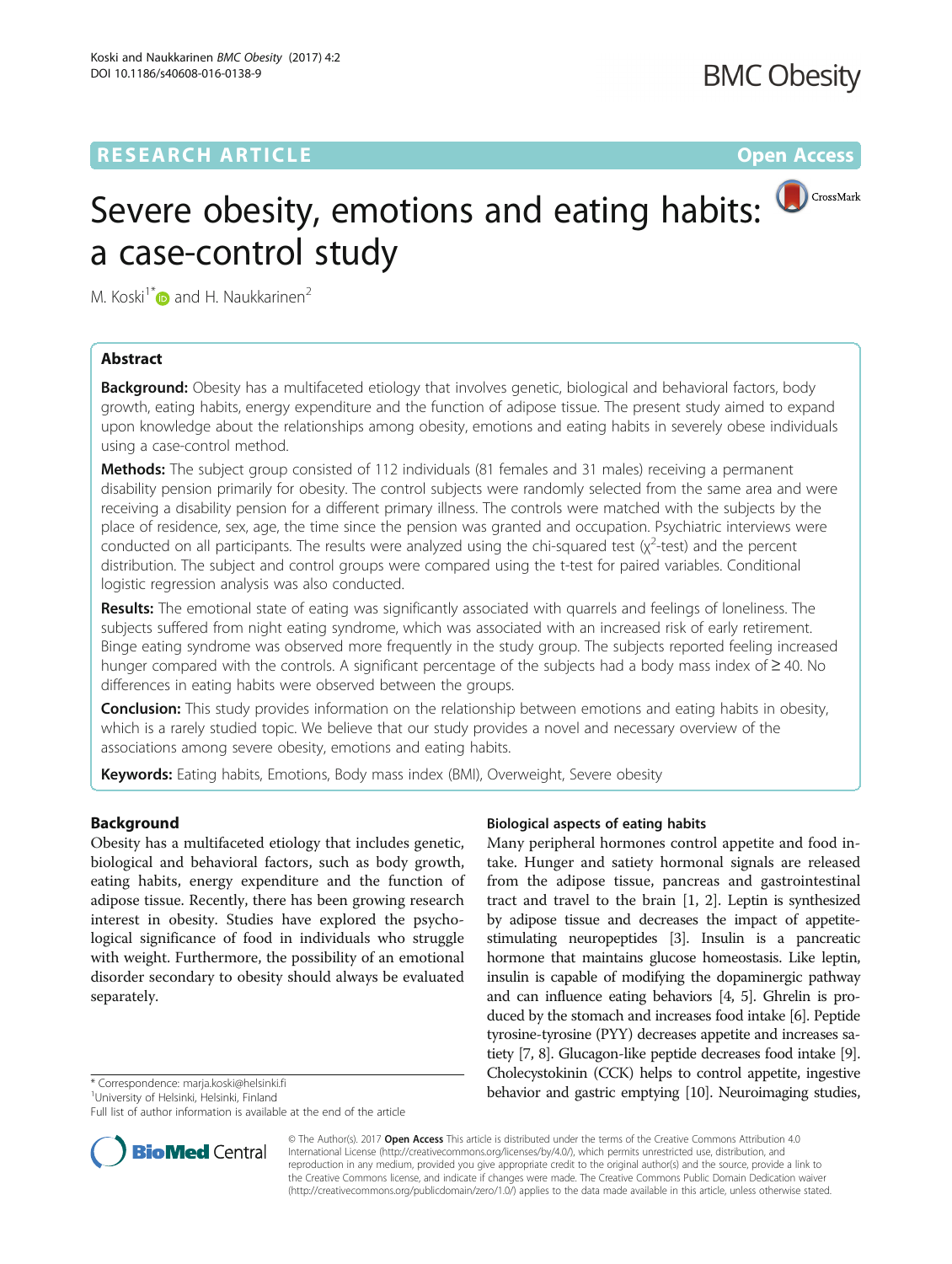which have assessed appetite and body weight regulation, have found modifications in dopaminergic function in re-sponse to eating or food cues [[11](#page-8-0), [12](#page-8-0)].

#### Psychological aspects of eating habits

Hudson and Williams [[13\]](#page-8-0) found that eating in obese individuals was more frequently associated with the emotions of anger, boredom and depression compared with normal-weight individuals. Eating alone was also much more common among the obese individuals, and they often tried to conceal their eating [\[13](#page-8-0)].

According to Hamburger [\[14](#page-8-0)], hyperphagia may involve eating to relieve emotional tension, such as that caused by unspecified anxiety or feelings of rejection. Masheb and Grilo [[15](#page-8-0)] examined emotional overeating in overweight patients with binge eating disorder (BED) and found significant correlations between the emotional overeating items and total score and binge frequency, eating disorder features and depressive symptomatology. Further, Yannakoulia et al. [\[16](#page-8-0)] have found that the dietary patterns differ between anxious men and women, after adjusting for potential confounders.

According to Nedeltcheva et al. [\[17](#page-8-0)], recurrent bedtime restriction can modify the amount, composition and distribution of human food intake. Sleeping short hours in an obesity-promoting environment may facilitate the excessive consumption of energy from snacks but not from actual meals.

According to Ostrovsky et al., obesity in males and females is associated with binge eating, social anxiety and emotional eating [[18\]](#page-8-0). The findings of Dalton et al. provide additional support that the trait of binge eating represents a hedonic subgroup of obesity. The authors have emphasized the importance of food composition and have determined that gluttons fail to recognize when they are full [\[19\]](#page-8-0). Dalle et al. have investigated personality features that influence eating habits, the development of obesity and the likelihood of treatment success for obesity and have identified particular personality traits (binge eating and night eating) that are associated with obesity in women [[20](#page-8-0)]. One study has shown that obese individuals with BED represent a specific subgroup of obesity with increased food-related impulsivity. In addition, the authors found increased reward sensitivity in obese individuals, which was more pronounced among those with BED [[21](#page-8-0)]. Lent et al. have identified similarities between addictive personality and poor eating habits [\[22](#page-8-0)]. Further, a lack of self-discipline has been demonstrated to be highly associated with BED and obesity [\[23\]](#page-8-0).

Considering the background information presented above, this study examined the relationships among severe obesity, emotions and eating habits; these associations have not been fully investigated to date. In this

## **Methods**

## The subject and control groups

The subjects consisted of 152 individuals living in southern Finland who were receiving a permanent disability pension primarily for obesity. Among these individuals, 19 had been granted a temporary pension and were excluded from the sample. In addition, individuals who had died or who no longer received a pension were also excluded from the sample. The subject group consisted of 112 patients (81 females and 31 males). The control subjects were randomly selected from the same area and were receiving a disability pension for a different primary illness. The controls were matched with the subjects by place of residence and sex. In addition, all steps were taken to match the controls based on age, the time since the pension was granted and occupation. The occupations of the controls were either the same as the subjects or unknown.

The male and the female controls were selected separately. Three controls for each female subject and five for each male subject were selected from among the potential controls. For the interview, attempts were made to have at least two controls for each female subject and three for each male subject. In total, 510 participants (112 subjects and 398 controls) were enrolled in this study. More males than females refused to participate in this study. In addition, more matched controls than subjects refused to participate. The numbers of females and males are provided in Table [1](#page-2-0). The data were collected in cooperation with the Social Insurance Institution of Finland. Three letters of invitation to participate were sent to each subject and control. The letters were discreetly worded and emphasized the confidentiality of the study. Most of the individuals who refused to participate indicated their reasons for refusal in writing, and this information was made available to the authors. The interviews were blinded. The interviewer did not know whether the participant was in the subject or control group until all of the research material was compiled and the codes were revealed.

The participants were interviewed by the author of this manuscript using an interview form that was partially filled out during the interview and then completed after. The pilot study  $(n = 30)$  was conducted at the neurological ward of Hesperia Hospital in Helsinki, Finland. This ward contained neurological patients with commonly observed diseases. Adjustments were made to the interview form following the pilot study based on how well the participants understood the form and the amount of time needed to fill it out.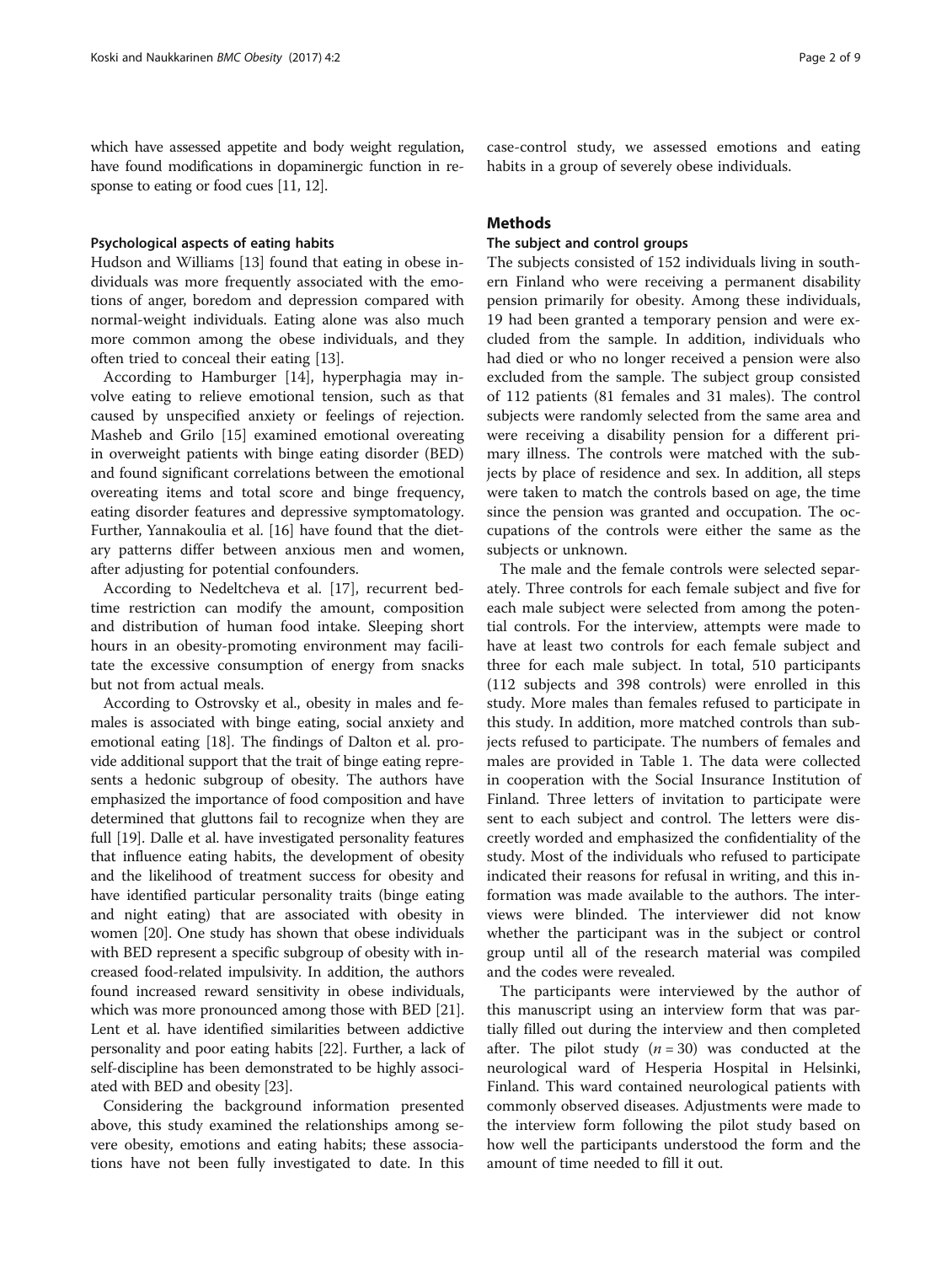<span id="page-2-0"></span>Table 1 Basic characteristics of study participants

|                                                                      | Study group                          | Control group                             | Significance<br>$(x^2$ -test)       |
|----------------------------------------------------------------------|--------------------------------------|-------------------------------------------|-------------------------------------|
| Subject status                                                       | 112                                  | 262                                       |                                     |
| • No answer                                                          | $5(m = 1, f = 4)$                    | 22<br>$(m = 8, f = 14)$                   |                                     |
| • Dropped out                                                        | $37$ (m = 9, f = 28)                 | 61<br>$(m = 18, f = 43)$                  |                                     |
| • Agreed                                                             | 75 (m = 22, $f = 53$ )               | 179<br>$(m = 67, f = 112)$                |                                     |
| Age during<br>psychiatric<br>examination                             |                                      |                                           |                                     |
| $\cdot$ 20-24                                                        |                                      | 0.6%                                      |                                     |
| $.25 - 29$                                                           | 1.4%                                 | 0.6%                                      |                                     |
| $.30 - 34$                                                           |                                      | 0.6%                                      |                                     |
| $.35 - 39$                                                           |                                      |                                           |                                     |
| $.40 - 44$                                                           |                                      | 1.2%                                      |                                     |
| $.45 - 49$                                                           | 4.3%                                 | 2.9%                                      |                                     |
| $\cdot$ 50-54                                                        | 14.5%                                | 9.4%                                      |                                     |
| $-55-59$                                                             | 31.9%                                | 27.1%                                     |                                     |
| $\cdot$ 60-64                                                        | 43.5%                                | 48.8%                                     |                                     |
| $.65 - 69$                                                           | 4.3%                                 | 8.8%                                      |                                     |
| BMI                                                                  |                                      |                                           |                                     |
| $\cdot$ $\leq$ 24.9                                                  | 1.3%                                 | 34.3%                                     |                                     |
| $\cdot$ 25.0-29.9                                                    | 4.0%                                 | 47.3%                                     |                                     |
| $\cdot$ 30.0-34.9                                                    | 18.7%                                | 14.2%                                     |                                     |
| $•35.0 - 39.9$                                                       | 37.3%                                | 3.6%                                      |                                     |
| $\cdot$ 40.0 $\ge$                                                   | 38.7%                                | 0.6%                                      |                                     |
| Marital status                                                       |                                      |                                           | $p = 0.0894$                        |
| • Unmarried                                                          | 10.7%                                | 15.7%                                     |                                     |
| • Married                                                            | 62.7%                                | 59.6%                                     |                                     |
| • Widowed                                                            | 14.7%                                | 13.5%                                     |                                     |
| • Divorced                                                           | 6.7%                                 | 10.7%                                     |                                     |
| • Common-law<br>marriage                                             | 5.3%                                 | 0.6%                                      |                                     |
| Basic education                                                      |                                      |                                           | $p = 0.2457$                        |
| • Primary school                                                     | 89.3%                                | 90.4%                                     |                                     |
| • Lower<br>secondary<br>school                                       | 6.7%                                 | 2.2%                                      |                                     |
| • High school                                                        |                                      | 2.2%                                      |                                     |
| $\cdot$ Other                                                        | 4%                                   | 3.9%                                      |                                     |
| Occupational<br>category                                             | $n = 22$ (m)<br>$n = 53$ (f)         | $n = 66$ (m)<br>$n = 112$ (f)             | $p = 0.901$ (m)<br>$p = 0.5930$ (f) |
| • Technical,<br>scientific,<br>sociological,<br>and artistic<br>work | $m = 0%$<br>$f = 0%$<br>$total = 0%$ | $m = 0%$<br>$f = 4.5%$<br>total = $2.2\%$ |                                     |

| • Accounting and<br>clerical work        | $m = 4.5%$<br>$f = 5.7%$<br>total = $5.1\%$        | $m = 1.5%$<br>$f = 2.7%$<br>total = $2.1\%$    |                                       |
|------------------------------------------|----------------------------------------------------|------------------------------------------------|---------------------------------------|
| • Commercial work                        | $m = 4.5%$<br>$f = 17.0\%$<br>total = $10.8\%$     | $m = 4.5%$<br>$f = 10.7\%$<br>total = $7.6%$   |                                       |
| • Agricultural,<br>forestry, and fishing | $m = 0%$<br>$f = 7.5%$<br>total = $3.7\%$          | $m = 3.0%$<br>$f = 7.1\%$<br>total = $5.1\%$   |                                       |
| • Transport and<br>communication<br>work | $m = 27.3%$<br>$f = 7.5%$<br>total = $17.4%$       | $m = 24.2%$<br>$f = 4.5%$<br>total = $14.3%$   |                                       |
| · Industrial work                        | $m = 50.1%$<br>$f = 17.0\%$<br>total = $33.5%$     | $m = 48.6%$<br>$f = 21.4%$<br>total = $35.0\%$ |                                       |
| · Service work                           | $m = 13.6%$<br>$f = 45.3%$<br>total = $29.5%$      | $m = 18.2%$<br>$f = 49.1\%$<br>total = $33.7%$ |                                       |
| $\cdot$ Total                            | $m = 100%$<br>$f = 100%$<br>$total = 100%$         | $m = 100%$<br>$f = 100%$<br>total = $100%$     |                                       |
| Social classification                    | • According to<br>Bruun's social<br>classification |                                                | $p = 0.050$<br>(m)<br>$p = 0.936$ (f) |
| $\cdot$ $=$ First social class           | 4.2%                                               | 2.3%                                           |                                       |
| $\cdot$ II = Second social<br>class      | 12.5%                                              | 17.7%                                          |                                       |
| $\cdot$ IIII = Third social<br>class     | 50.0%                                              | 57.7%                                          |                                       |
| $\cdot$ IV = Fourth social<br>class      | 33.3%                                              | 22.3%                                          |                                       |
| m male                                   |                                                    |                                                |                                       |

f female

Body mass index (BMI) was calculated using the following formula: body weight (kg) divided by the square of body height. According to the World Health Organization (WHO) guidelines, the weights were classified as follows: overweight, BMI  $25 \le 29$ ; obese, BMI  $30 \leq 34$ ; severely obese, BMI  $35 \leq 4$ ; and morbidly obese,  $BMI > 40.$ 

The Sickness Insurance Act and the National Pensions Act provide insurance against disability for all residents of Finland. The National Pensions Scheme offers basic pension insurance to all Finnish citizens. Age, professional skills, and other factors are also important for evaluating disability. Individual differences in working capacity should be recognized, with consideration of the applicants' ages.

Further, standard occupational classifications from the Social Insurance Institution (1982) were used in this study.

The study protocol was approved by the Ethics Committee of Hesperia/Aurora Hospital (a community psychiatric hospital in Helsinki) and Lapinlahti Hospital (a

Table 1 Basic characteristics of study participants (Continued)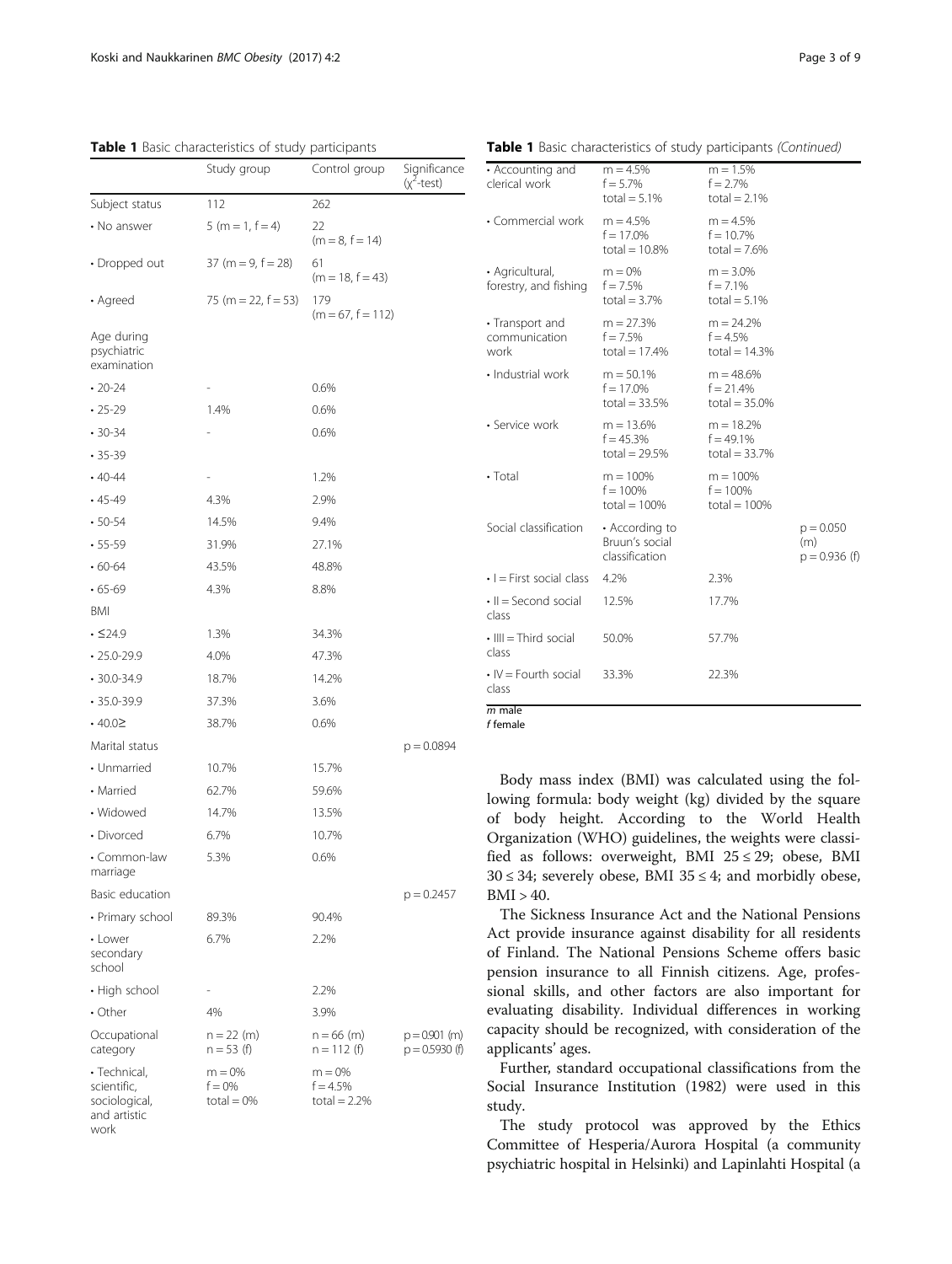psychiatric clinic at Helsinki University)/Psychiatric Centrum of Helsinki University. Informed consent was obtained from the participants, and the ethical principles of the Declaration of Helsinki were followed throughout the study.

#### Statistical methods

The results were analyzed using the  $\chi^2$ -test, t-test and conditional logistic linear regression analysis. Because the subjects were matched, the means were calculated for both the subjects and controls, and then the data were analyzed using the t-test for paired variables. Paired variables that were statistically significant were further analyzed by conditional logistic regression analysis. For the results that remained significant, the risk ratio (RR) and the upper and lower limits of the confidence interval were calculated. Statistical analysis was performed using Statistical Package for Social Sciences software (SPSS), version 11.01 (Windows, Chicago, IL, USA). Logistic linear regression analysis was performed using GLIM program [[24](#page-8-0)]. For continuous variables, the results were analyzed using the paired t-test. Conditional logistic regression is a straightforward analysis provided that the data are grouped separately for each individual. A major advantage of this technique is that it is easy to perform and has inherent flexibility when all data for each individual are included in analysis.

The observations in each matched set included one case and 0-5 controls. These observations were each considered a count in logistic regression analysis, and the model included a Poisson error distribution and logarithmic link function; therefore, the model was a special form of a log-linear model. The linear predictor in the systematic part of the model for each observation is a linear function of the observed exposure variables for each individual plus a constant (set) term, which may vary from matched set to matched set. This model for analysis of case-control data is termed a conditional logistic regression model.

In statistical analysis, for cases in which none of the controls completely matched the subject, the next most closely matched control was used to avoid decreasing the size of the subject group. Use of this matched control approach resulted in exclusion of some of the subjects who had agreed to participate in the study during statistical analysis because no matched control was available. Because several specific variables were absent in some cases, the number of observations available for comparisons was further diminished [\[25\]](#page-8-0).

Group differences were considered highly significant, significant, and almost significant when the probabilities (p) of error in rejecting the null hypothesis were  $p <$ 0.001,  $p < 0.01$ , and  $p < 0.05$ , respectively.

#### Study participation refusal

In total, 37 individuals refused to participate (9 males and 28 females) in the study. One male subject could not be contacted after initial inclusion in the study, and one female subject dropped out of the study before the psychological test was administered. The mean ages of the refused male and female participants in the study group were 59 (standard deviation (SD), 3.61) and 61 (SD, 4.46) years, respectively. A total of 31 participants had primary school education, and 34 had no vocational education. The individuals who refused to participate had the same education level, age and sex distribution as the participating individuals (Table [1](#page-2-0)). More matched controls than subjects refused to participate in this study. Table [1](#page-2-0) shows the complete information for the participants in this study.

## Results

Table [1](#page-2-0) illustrates the background characteristics of the study participants.

The mean weight of the subjects ( $n = 75$ ) was 106.2 kg  $(SD = 18 \text{ kg})$ , and that of the controls was 72.3 kg  $(SD = 18 \text{ kg})$ 14.3 kg). Matching of the subjects and controls was successful. The  $\chi^2$ -test revealed that there were no significant differences in age, marital status, basic education level or occupation between the subjects and controls. At the time of the personal interview, 40% of the female subjects and none of the female controls had a BMI of over 40  $\text{kg/m}^2$ , and 33% of the female subjects had a BMI of 35-40 kg/m<sup>2</sup>. Among the men, 36% of the subjects and none of the controls had a BMI exceeding 40 kg/m<sup>2</sup> , and 41% of the subjects and 2% of the controls had a BMI of  $35-40$  kg/m<sup>2</sup>. In addition, 6% of the female subjects and none of the male subjects had a BMI of  $25-30$  kg/m<sup>2</sup>.

Among the subjects, 91% (68 subjects) had received a secondary somatic diagnosis from the Social Insurance Institution. The most common secondary diagnosis was "diseases of the musculoskeletal system and connective tissue", which had been diagnosed in 38% of the case subjects. Among the controls, "disease pertaining to the cardiovascular organs" was the primary diagnosis (20% of the controls). All of the controls had been diagnosed with a primary illness other than obesity (Table [1](#page-2-0) and Fig. [1\)](#page-4-0).

Table [2](#page-4-0) shows the influence of the emotional state on eating. The results showed that 14% of the subjects and 23% of the controls reported eating following a quarrel. The paired t-test showed that this difference was significant ( $p = 0.007$ ), and logistic regression analysis revealed a risk ratio of 45 and confidence interval of 14-145; in addition, the  $\chi^2$ -test revealed that this difference was highly significant ( $p = 0.001$ ). Among the subjects, 3% reported eating when they were angry, and this behavior was not observed among the controls. Similar results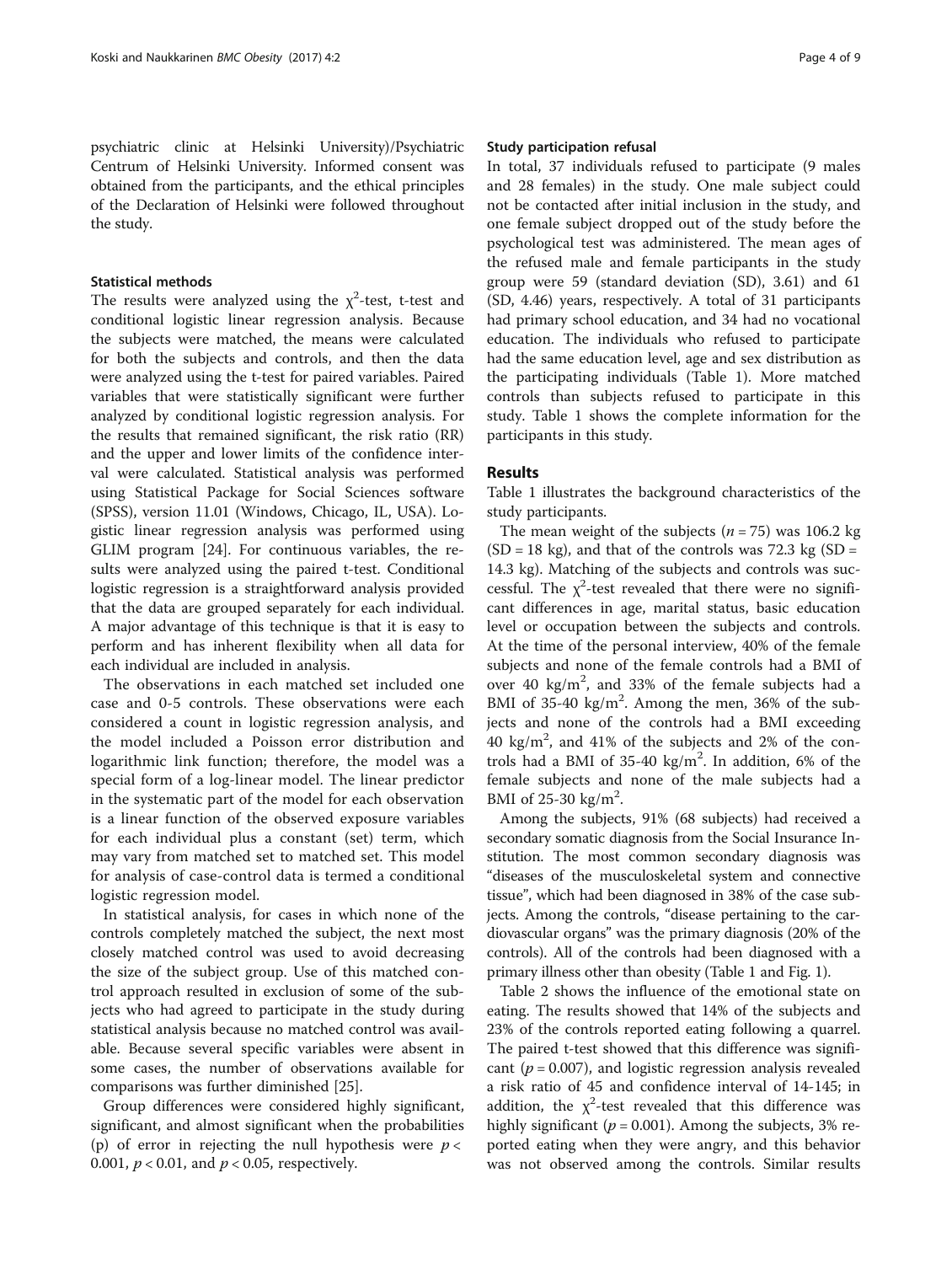<span id="page-4-0"></span>

were obtained with the paired t-test ( $p = 0.159$ ) and  $\chi^2$ test ( $p = 0.086$ ), which showed non-significant differences between the groups. In addition, 4% of the subjects and 1% of the controls reported eating when they felt displeasure. Similar results were obtained with both the paired t-test ( $p = 0.083$ ) and  $\chi^2$ -test ( $p = 0.154$ ), which showed non-significant differences between the groups. Furthermore, 15% of the subjects and 7% of the controls reported eating when feeling pleasure; the paired t-test

( $p = 0.073$ ) and  $\chi^2$ -test ( $p = 0.054$ ) showed that this difference was almost significant. Among the controls, 1% reported eating when excited; the paired t-test ( $p = 0.182$ ) and  $\chi^2$ -test (p = 0.557) again revealed non-significant differences between the groups. Moreover, 11% of the subjects and 3% of the controls reported eating when feeling lonely; this difference was also almost significant according to the paired t-test ( $p = 0.197$ ) and  $\chi^2$ -test ( $p =$ 0.023). Finally, 18% of the subjects and 12% of the

Table 2 Influences of different emotional states on eating

| Statistical significance       |     |             |               |               |                     |
|--------------------------------|-----|-------------|---------------|---------------|---------------------|
| Eating association with        |     | Study group | Control group | Paired t-test | Fisher's exact test |
| - quarrelling                  | Yes | 14%         | 2%            | $(p = 0.007)$ | $(p = 0.001)$       |
|                                | No  | 86%         | 98%           |               |                     |
| total                          |     | 74          | 175           |               |                     |
| - anger                        | Yes | 3%          | 0%            | $(p = 0.159)$ | $(p = 0.086)$       |
|                                | No  | 97%         | 100%          |               |                     |
| total                          |     | 73          | 175           |               |                     |
| - displeasure                  | Yes | 4%          | 1%            | $(p = 0.083)$ | $(p = 0.154)$       |
|                                | No  | 96%         | 99%           |               |                     |
| total                          |     | 73          | 175           |               |                     |
| - pleasure                     | Yes | 15%         | 7%            | $(p = 0.073)$ | $(p = 0.054)$       |
|                                | No  | 85%         | 93%           |               |                     |
| total                          |     | 73          | 175           |               |                     |
| - excitement                   | Yes | 0%          | 2%            | $(p = 0.182)$ | $(p = 0.557)$       |
|                                | No  | 100%        | 98%           |               |                     |
| total                          |     | 73          | 175           |               |                     |
| - Ioneliness                   | Yes | 11%         | 3%            | $(p = 0.197)$ | $(p = 0.023)$       |
|                                | No  | 89%         | 97%           |               |                     |
| total                          |     | 73          | 175           |               |                     |
| - non-specific emotional state | Yes | 18%         | 12%           | $(p = 0.211)$ | $(p = 0.311)$       |
|                                | No  | 82%         | 88%           |               |                     |
| total                          |     | 73          | 173           |               |                     |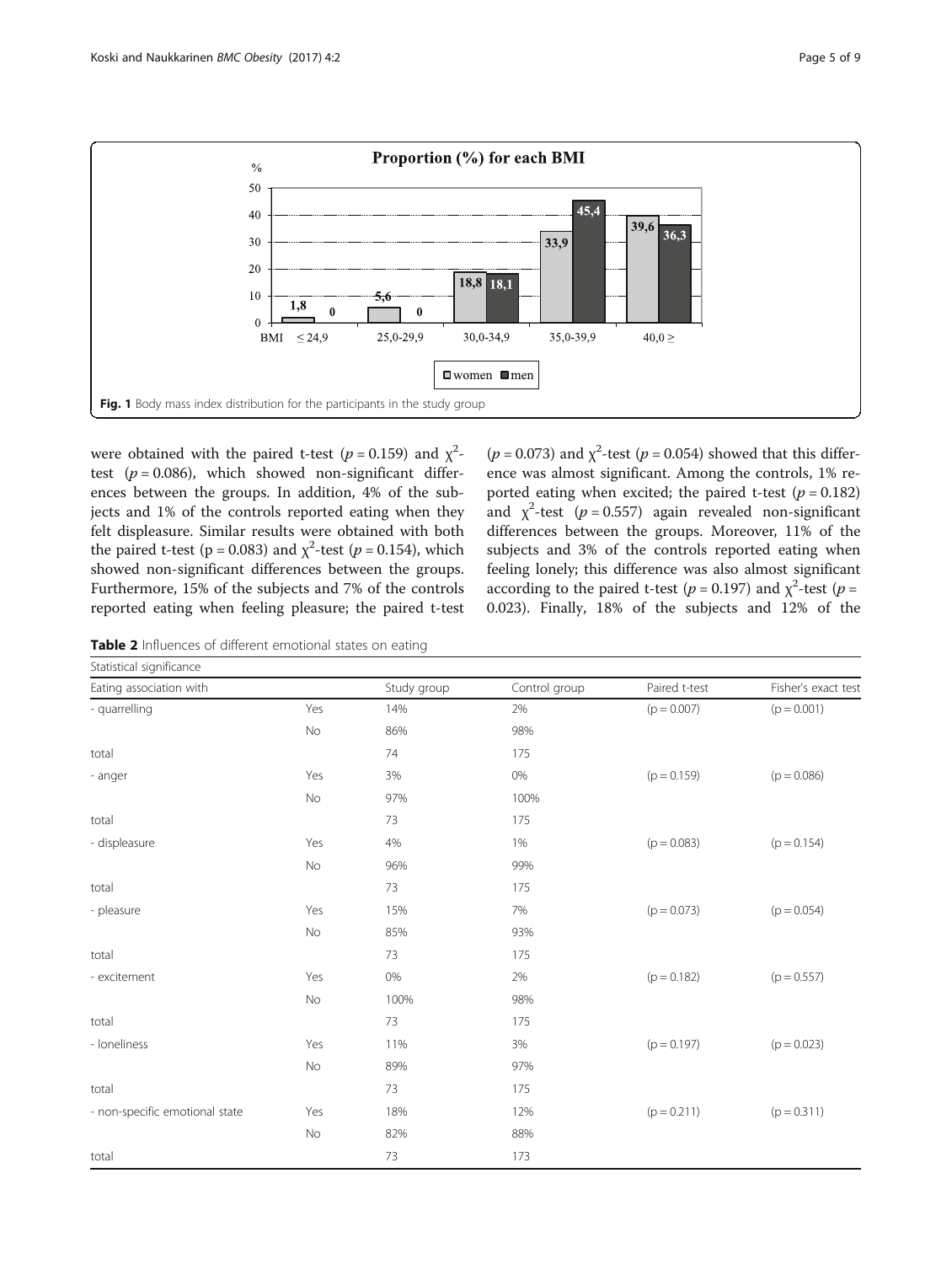controls said that their eating was associated with some non-specific emotional state (paired t-test;  $p = 0.211$ ; and  $\chi^2$ -test;  $p = 0.311$ ).

We also investigated the prevalence of binge eating and found that 8% of the subjects and 2% of the controls had experienced periods of binge eating, although this difference was not significant ( $p = 0.060$ ). Furthermore, 36% of the subjects and 11% of the controls reported having night eating syndrome (NES). Logistic regression analysis revealed that the subjects with NES had a significantly higher risk of early retirement (being placed on pension early) (RR: 4.5, confidence interval: 2.5-8.1,  $p = 0.000$ ).

In addition, 15% of the subjects and 3% of the controls reported being constantly hungry, while 20% of the subjects and 24% of the controls said that they were often hungry (paired t-test,  $p = 0.039$ ). Logistic regression analysis revealed that these differences were almost significant, and the χ2-test indicated significant differences ( $p = 0.008$ ).

The respondents were also asked when they felt hungry, and 34% of the subjects and 27% of the controls reported being hungriest in the evening, suggesting that most of their eating took place in the evening. Furthermore, 10% of the subjects and 3% of the controls said that they were the hungriest at night, whereas 10% of the subjects and 15% of the controls reported being hungry in the morning. The differences in feelings of hunger approached statistical significance between the subjects and controls in the paired t-test ( $p = 0.021$ ), and the  $\chi^2$ -test indicated significant differences ( $p = 0.004$ ).

To determine the respondents' eating habits, they were asked which foods they liked and disliked. The results showed that 54% and 52% of the subjects and controls, respectively, reported eating all types of food. Only 9% of both the subjects and controls reported liking vegetables. None of the subjects and 1.8% of the controls reported eating fruits and berries. None of the subjects liked sausage, although 30% liked meat, compared with

Overall, 40% of the subjects and 41% of the controls reported liking sweets ( $\chi^2$ -test,  $p = 0.887$ ).

Table 3 shows family attitudes toward food and eating during the respondents' formative years. The results showed that 6.7% of the subjects and 6.6% of the controls were taught that eating was very important during the formative years. In addition, 2.7% of the subjects stated that everything on the plate had to be eaten during the formative years. Moreover, 5.3% of the subjects and 5.1% of the controls only provided the different courses they ate during a meal. The subjects reported that their mothers had prepared their meals ( $\chi^2$ -test;  $p = 0.85$ ).

The respondents were further asked who cooks in their present family, and 75% of the subjects and 72% of the controls reported that they did the cooking themselves, whereas 22.7% of the subjects and 23.6% of the controls stated that their spouse made dinner. Finally, 96% of both the subjects and controls reported eating mostly at home.

To obtain information about the development of obesity, the participants were asked about their own perceptions of why they were obese. The results showed that 17% of the subjects and 3% of the controls indicated that metabolic factors were the reason for their obesity. Additionally, 42% of the participants thought that overeating caused their obesity, and 18% believed that they were overweight due to lack of exercise. Furthermore, 5% of the subjects felt that they were not excessively overweight, whereas 26% of the controls reported similar feelings ( $\chi^2$ -test,  $p = 0.0007$ ). Most notably, 6% of the males and 4.7% of the females in the subject group believed they did not have obesity. The  $\chi^2$ -test showed that this difference approached significance among the men ( $p = 0.022$ ); however, the  $\chi^2$ -test revealed a significant difference between the subject and control groups  $(p = 0.004)$  (Table [4\)](#page-6-0).

Among the participants, 16% reported feeling angry when they attempted to lose weight, 10% reported

Table 3 Family attitudes toward food and eating during the respondents' adolescence

| Description                             | Study<br>group | Control group | Total  | Significance<br>$x^2 = 0.85$ |
|-----------------------------------------|----------------|---------------|--------|------------------------------|
| Nothing in particular                   | 58.7%          | 57.6%         | 57.9%  |                              |
| An important occasion                   | 6.7%           | 6.8%          | 6.7%   |                              |
| Marked by scarcity                      | 16.0%          | 16.9%         | 16.7%  |                              |
| The respondent listed only the courses  | 5.3%           | 5.1%          | 5.2%   |                              |
| A feeling of emptiness                  | 2.7%           | 2.8%          | 2.8%   |                              |
| Other                                   | 8.0%           | 9.0%          | 8.7%   |                              |
| Everything on the plate had to be eaten | 2.7%           | 1.7%          | 2.0%   |                              |
| Total%                                  | 29.8%          | 70.2%         | 100.0% |                              |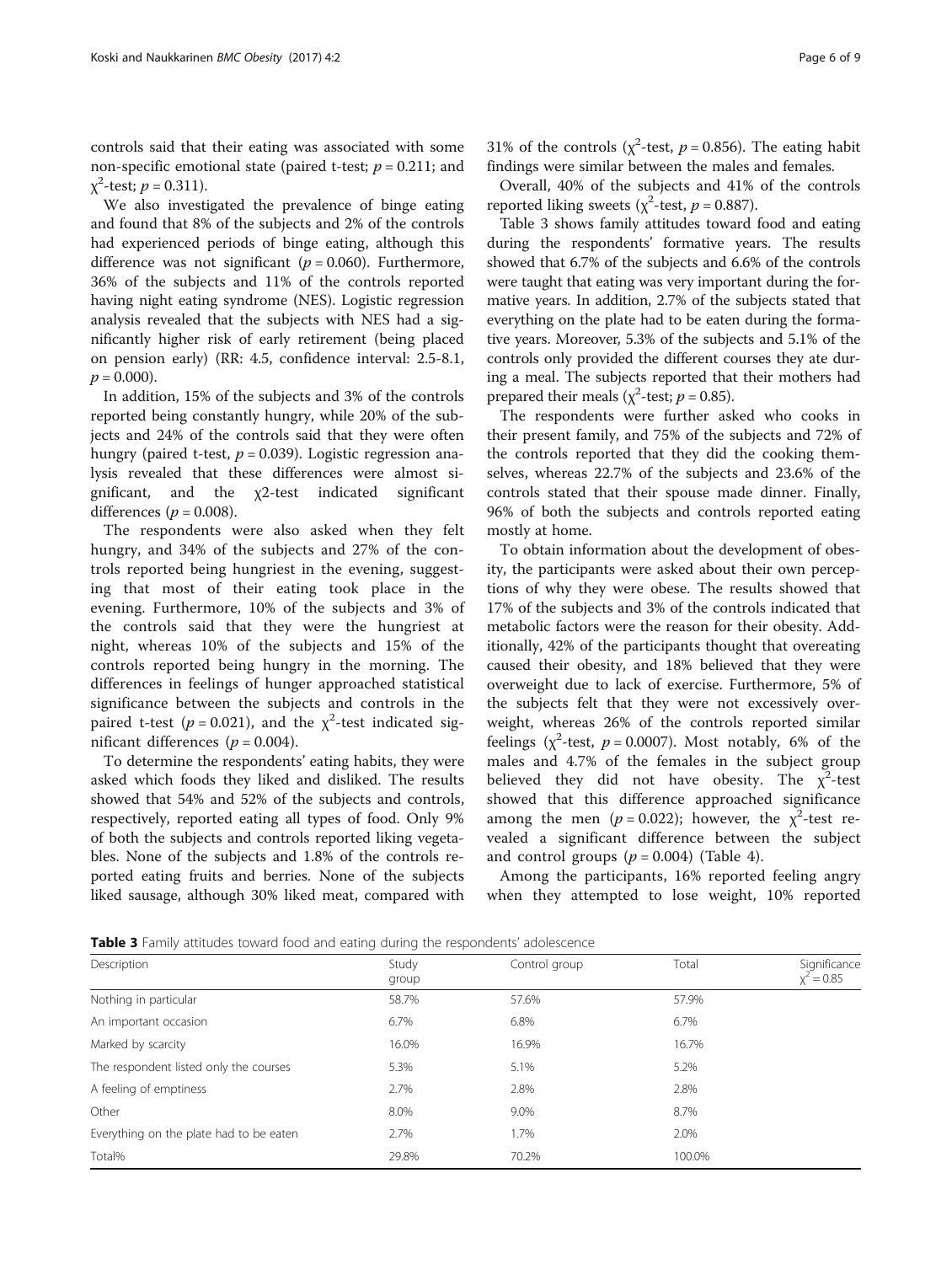<span id="page-6-0"></span>Table 4 The reasons given by the participants for their obesity

|                         | Study group<br>$n = 60$ | Control group<br>$n = 102$ | Significance<br>$t = 0.0007$ |
|-------------------------|-------------------------|----------------------------|------------------------------|
| Metabolism              | 16.7%                   | 2.9%                       |                              |
| Nothing to do with food | 18.3%                   | 10.8%                      |                              |
| Eating too much         | 41.7%                   | 42.2%                      |                              |
| Exercise too little     | 18.3%                   | 18.6%                      |                              |
| Not overweight          | 5.0%                    | 25.5%                      |                              |
| Total %                 | 100                     | 100                        |                              |

feeling tired, 7% stated that they thought only of eating, 11% reported feeling good, 8% reported feeling weak and 4% reported feeling stressed. In addition, 3% of the subjects stated that trying to lose weight made them feel depressed, which was not reported by any of the controls.

## Discussion

The results of this study demonstrated that the emotional state was significantly connected to eating in association with quarrels and loneliness. In addition, feelings of anger and pleasure were also related to eating habits. BED was more common in the subject group than in the control group in this study. Logistic regression analysis revealed that the subjects with NES had a significantly higher risk of early retirement because of obesity.

A significant difference was observed between the subject and control groups in the feeling of hunger, with the subject group experiencing increased hunger. Further, the subjects were hungrier more often during the evening and night compared with the controls.

We found minor differences between the subject and control groups in their responses to questions about foods that they liked or disliked. Surprisingly, there was no significant difference in the preference for sweets between the subject and control groups.

In this study, we also investigated eating habits during the formative years. The majority of the subjects reported that everything on their plate had to be eaten. In their present family, many of the participants reported eating mostly at home and that they did the cooking themselves. These findings were similar between the subject and control groups.

When the participants were asked about their own perceptions of their obesity status, few of the subjects felt that they were not excessively overweight, whereas one-quarter of the controls reported having similar feelings. This finding was statistically significant.

Bruch [[26](#page-8-0)] has reported that the feeling of hunger is not innate and that it is somewhat acquired by learning. In overeating disorders, the feeling of hunger is abnormally enhanced, prompting the urge to eat. The feeling of hunger gets mixed with other signals of discomfort and emotional tension. Individuals eat when they are disappointed, and they use their love of eating to compensate for these feelings. Bruch has also discussed "reactive obesity", which affects individuals who eat when they are feeling tension, anxiety or loneliness. According to Hamburger (14), overeating tends to be associated with very strong emotional feelings; individuals eat when they are emotional disturbed.

Obesity is associated with uncontrolled hunger, anger, anxiety, boredom and fatigue. Varsha et al. [\[27](#page-8-0)] have also demonstrated that obese individuals have poor control of eating; they eat when they have stress, anxiety and boredom. Hudson and Williams [\[13](#page-8-0)] reported similar findings. According to Rosenthal and Wehr [\[28](#page-8-0)], who studied "seasonal affective disorder," vegetative symptoms increase hunger and weight gain.

In this study of severe obesity, emotions and eating habits, we also found a connection between eating habits and emotions.

We found that loneliness was the emotion most strongly associated with eating. Brownell and Wadden have found that many individuals use food to escape and that they may use food as a substitute for relationships. Many obese individuals report that food is their best friend, and they look forward to times when they can be alone with food [[29\]](#page-8-0).

Gearhardt et al. studied the eating habits of patients with BED and found that nearly half of the patients had a food addiction. In addition, they detected significant associations between negative affect and emotional dysregulation, eating disorders, psychopathology and low self-esteem in the BED patients [\[30](#page-8-0)]. The number of binge eaters in the present study was lower compared with previous studies [[31](#page-8-0)] [\[32](#page-8-0)] [\[33\]](#page-8-0). In addition, the prevalence of NES in the present study was higher than that reported by Stunkard et al. [[34\]](#page-8-0). Marcus et al., who investigated obesity in nurses, found that the severity of binge eating was increased in younger individuals and in individuals with higher levels of obesity. In addition, the severity of binge eating has been shown to be related to dietary restraint [[35](#page-8-0)]. According to Napolitano et al. [[36\]](#page-8-0), NES is a subcategory of obesity that overlaps with binge eating. In addition, Pawlow et al. have found that stress and anxiety play roles in NES and have suggested that practicing relaxation techniques may be an important component of treatment of this condition [\[37](#page-8-0)]. Further, our findings are in line with those of Masheb and Grilo [\[15\]](#page-8-0); however, we could not directly compare the findings of that study with our results because that group studied BED patients, only some of whom were overweight.

We found that the obese individuals in the subject group experienced and reported feeling hunger more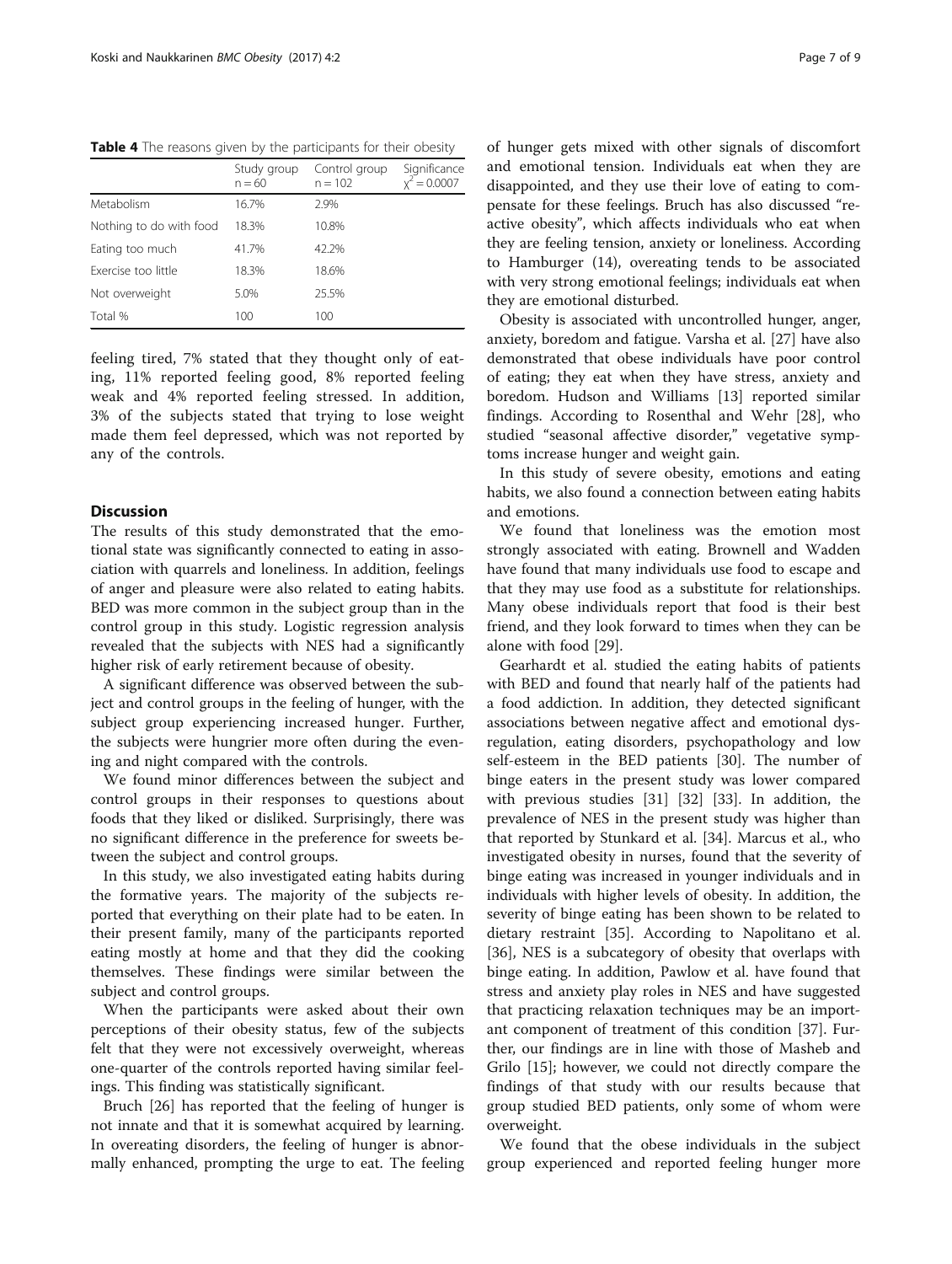<span id="page-7-0"></span>often than the individuals in the control group; this difference approached statistical significance. Our findings are in contrast with those of Varsha et al., who have found that although obese patients report having enormous appetites, they are able to consume a large amount of food before they feel full. Further, they have found that individuals with obesity rarely report feelings of hunger [[27](#page-8-0)].

Konttinen has investigated uncontrolled and emotional eating among Finnish men and has shown that individuals who are motivated to lose weight eat less [\[38](#page-8-0)]. In addition, Konttinen has found that emotional eating and depressive symptoms are correlated with increased weight in both males and females. Furthermore, emotional eating has been shown to be related to eating sweets in both genders, and depressive symptoms and non-emotional eating have been demonstrated to be related to reduced consumption of fruits and vegetables. These findings support the associations of emotional eating and depressive symptoms with eating unhealthy food [\[39\]](#page-8-0). In our study, the same amount of subjects and controls reported liking to eat sweets. We did not find any difference in the consumption of fruits and vegetables between the groups.

Eating habits are culturally dependent and are learned as a child. In addition to the quality of nutrition, more attention should be paid to the emotional reasons for eating, as suggested by Brownell and Wadden [[29](#page-8-0)]. In this study, we assessed childhood eating habits and found minor differences between the study and control groups.

The clear advantage of this study is its use of a nonselective sample of individuals with severe obesity. Unlike most studies of obesity, the subjects were not recruited from a group of dieters. This study concentrated on a group of individuals receiving a disability pension for obesity. All of the subjects were individually interviewed by an experienced psychiatrist. The interview was conducted such that the interviewer did not know whether the individual was in the subject or control group. The subject and control groups were successfully matched. The occupational and social statuses were nearly identical between the two groups. Both the subjects and controls were receiving a pension for the same duration of time, which minimized influences of the subjects' living situations. The fact that the controls were selected by random sampling using data from the Social Insurance Institution of Finland adds further value to our findings. This study was conducted by psychiatrists; although additional benefits would have been achieved by performing analyses with the expertise of a dietician, this was not possible in this study.

## Conclusion

We believe that our study provides a novel and necessary overview of severe obesity, emotions and eating habits. We hope that this overview will provide insights that will help to revise and update the current knowledge on obesity. Our finding of a connection between emotions and obesity confirms the importance our study. We believe that this study provides encouraging possibilities for research on the potential health effects of severe obesity and it's development.

#### **Abbreviations**

BED: Binge eating disorder; BMI: Body mass index; CCK: Cholecystokinin; NES: Night eating syndrome; PYY: Peptide tyrosine-tyrosine; SPSS: Statistical Package for Social Sciences Software; WHO: World Health Organization; x 2 : Chi-Squared Test

#### Acknowledgements

None

### Funding

No funding was obtained in this study.

#### Availability of data and materials

The data will not be shared. The data and materials are only in possession of the author.

#### Authors' contributions

MK M.D., DPH and HN Adjunct Professor, M.D., Ph.D. has given final approval of the version to be published in BMC Obesity.

#### Competing interests

The authors declare that they have no competing interests.

## Consent for publication

Applicable

#### Ethics approval and consent to participate

The study protocol was approved by the Ethics Committee of Hesperia/ Aurora Hospital (a community psychiatric hospital in Helsinki) and Lapinlahti Hospital (a psychiatric clinic at Helsinki University)/Psychiatric Centrum of Helsinki University. Informed consent was obtained from the participants, and the ethical principles of the Declaration of Helsinki were followed throughout the study.

#### Author details

<sup>1</sup>University of Helsinki, Helsinki, Finland. <sup>2</sup>Carea Hospital District, Kymenlaakso Psychiatric Hospital, University of Helsinki, Töölönkatu 26 C 55, 00260 Helsinki, Finland.

#### Received: 27 May 2016 Accepted: 18 December 2016 Published online: 07 January 2017

#### References

- 1. Lenard NR, Berthoud HR. Central and peripheral regulation of food intake and physical activity: pathways and genes. Obesity (Silver Spring). 2008;16 Suppl 3:S11–22.
- 2. Lutter M, Nestler EJ. Homeostatic and hedonic signals interact in the regulation of food intake. J Nutr. 2009;139:629–32.
- 3. Arora S. Role of neuropeptides in appetite regulation and obesity–a review. Neuropeptides. 2006;40:375–401.
- 4. Maffeis C, Manfredi R, Trombetta M, Sordelli S, Storti M, Benuzzi T, et al. Insulin sensitivity is correlated with subcutaneous but not visceral body fat in overweight and obese prepubertal children. J Clin Endocrinol Metab. 2008;93:2122–8.
- 5. Yang R, Barouch LA. Leptin signaling and obesity: cardiovascular consequences. Circ Res. 2007;101:545–59.
- 6. Wren AM, Seal LJ, Cohen MA, Brynes AE, Frost GS, Murphy KG, et al. Ghrelin enhances appetite and increases food intake in humans. J Clin Endocrinol Metab. 2001;86:5992.
- 7. Valassi E, Scacchi M, Cavagnini F. Neuroendocrine control of food intake. Nutr Metab Cardiovasc Dis. 2008;18:158–68.